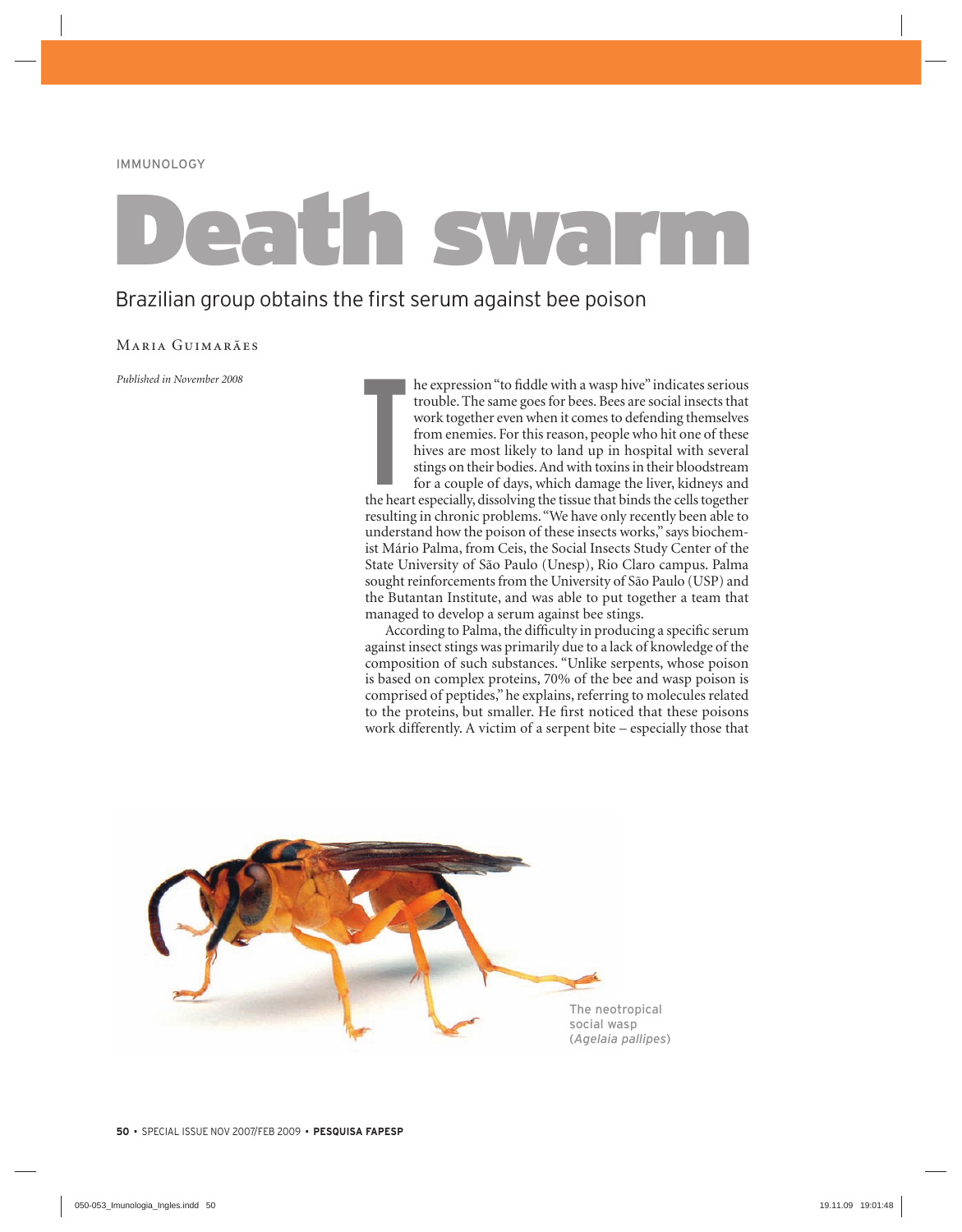

The *Polybia ignobilis* wasp

become meals, such as rodents – die quickly. After all, it is a hunting strategy. Bees and wasps, on the other hand, use poison as a defense mechanism: their fragile stings, though they only manage to penetrate the soft skin on the face of a monkey which is after honey, of a bird interested in insects or of an inattentive person, leave a very painful memory behind that marks the place to be avoided.

This year, the Ministry of Health believes that there will be from 10 to 15 thousand bee and wasp-related incidents – a vastly underestimated number, for people who are only stung once and do not develop a strong allergic reaction seldom seek medical assistance. Unlike serpents (over 20 thousand bites per year in Brazil), most patients survive. However, the small molecules of the insects' poison easily spread through the body. Thus, 98% of he victims of multiple stings suffer from sequela such as chronic kidney and liver problems.

Until recently, the method for finding serums and vaccines was based on trial and error: the serum was produced and its effect was tested. "A patient is lost every time it doesn't work," says the Unesp researcher. This result must be avoided even when laboratory rats are tested, but so far no one has been able to develop in vitro tests in order to assess the efficacy of the serums.

Palma's strategy was to build a laboratory with top technology to analyze proteins, with the help of a bioprospection project financed by FAPESP. The result is groundbreaking: in four years, Palma's doctoral student, Keity Souza Santos, co-supervised by Fábio Castro, found approximately 200 compounds in the bee's poison, in addition to the known proteins. But knowing the poison's composition is not enough; therefore, the researchers investigated its effect on the organism. On this issue, collaboration with University of São Paulo's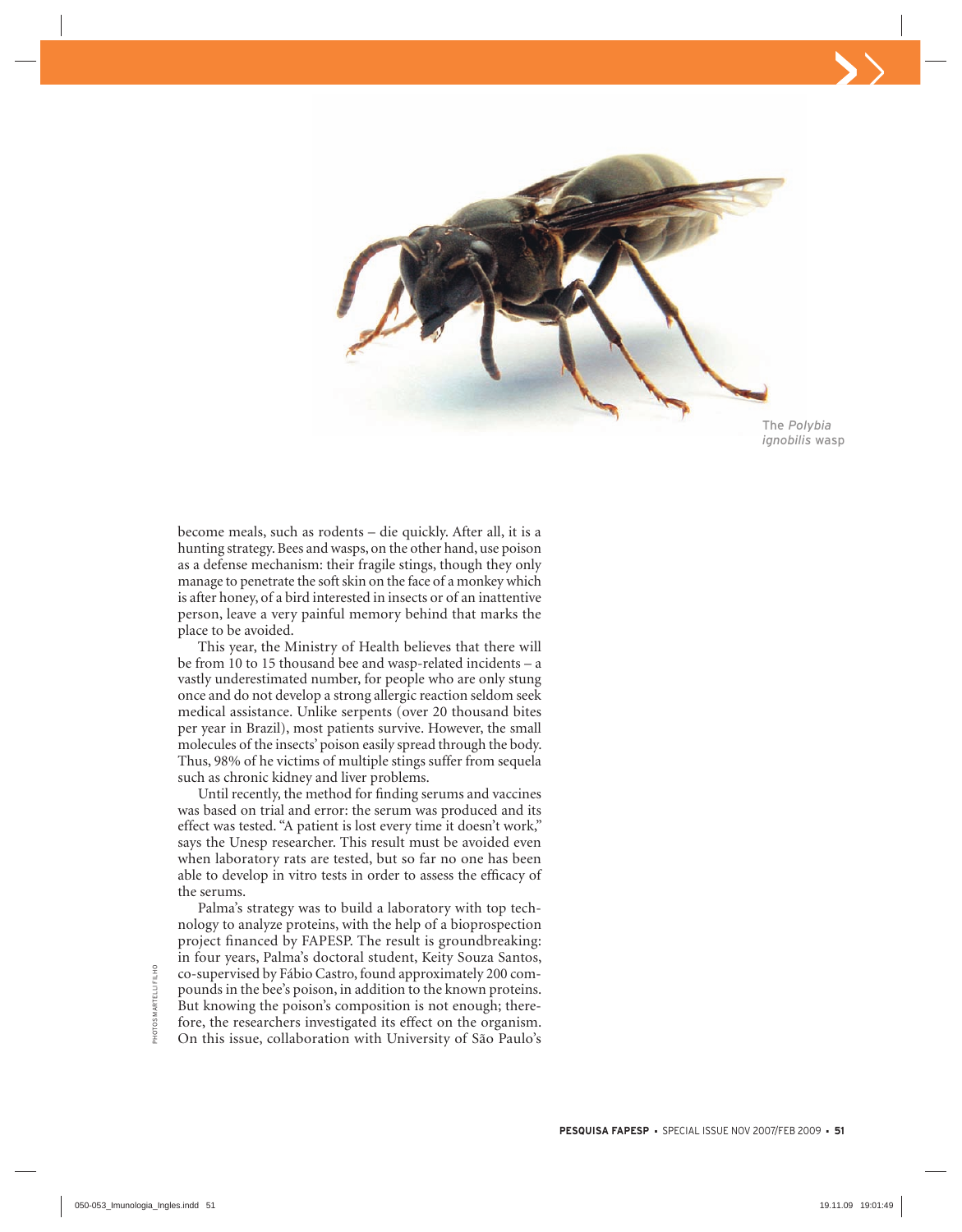

The honeybee (*Apis mellifera*)

(USP) Clínicas Hospital (HC), headed by immunologist Jorge Kalil and by allergist Fábio Castro, was essential. While caring for patients stung by bees or wasps, the physicians compiled a list of approximately 50 symptoms, which included pain, redness, edema, itching, darkening of vision, unconsciousness, fatigue in the legs and memory loss. The team was able to evaluate how each compound acts in the human organism by crossing this data with the list of peptides and proteins found in the poison.

**Production –** Palma then joined efforts with the Butantan Institute, responsible for the production of 80% of all the serums and vaccines consumed in Brazil. The Institute injected bee poison into its horses and extracted the response. Palma carried out *in vitro* tests at the laboratory in Rio Claro in order to verify whether the serum extracted from the horses neutralized all the toxic elements of the poison, and gradually added the missing defenses. "As far as we know, this process of looking for the antibody against each protein had never been carried out before," he says.

In order to reach its final formulation, the serum also had to pass the approval of pharmacologist Marco Antonio Stephano, of the Pharmaceutical Sciences College of USP, specialized in quality control. "We had to keep all this a secret during the four years of work,"

says Palma, "until the request for the patent was filed". Now that the formulation is ready, the Butantan Institute team headed by Hisako Higashi is producing the serum lots to be tested at the Vital Brazil Hospital, which is part of the Butantan Institute and a national reference center for accidents involving poisonous animals. The researcher estimates that the serum will be ready for clinical tests in approximately six months.

According to Hisako, in addition to enabling the proteins analyses, the partnership with Unesp is the source of significant quantities of bee poison to be used in the serum production. The university maintains a bee farm for which biologist Osmar Malaspina, also a member of Ceis, takes responsibility. He places a glass plate covered by an electrified fence at the entrance of the hives. When the bees land, they receive a discharge, to which they react by stinging the glass. They do not actually lose their stings, but they leave a droplet of poison behind. With these droplets and the automatic method, Malaspina can get enough poison to produce the serum. Once approved, the product will probably be distributed to the entire public healthcare network. Palma says that this is a governmental